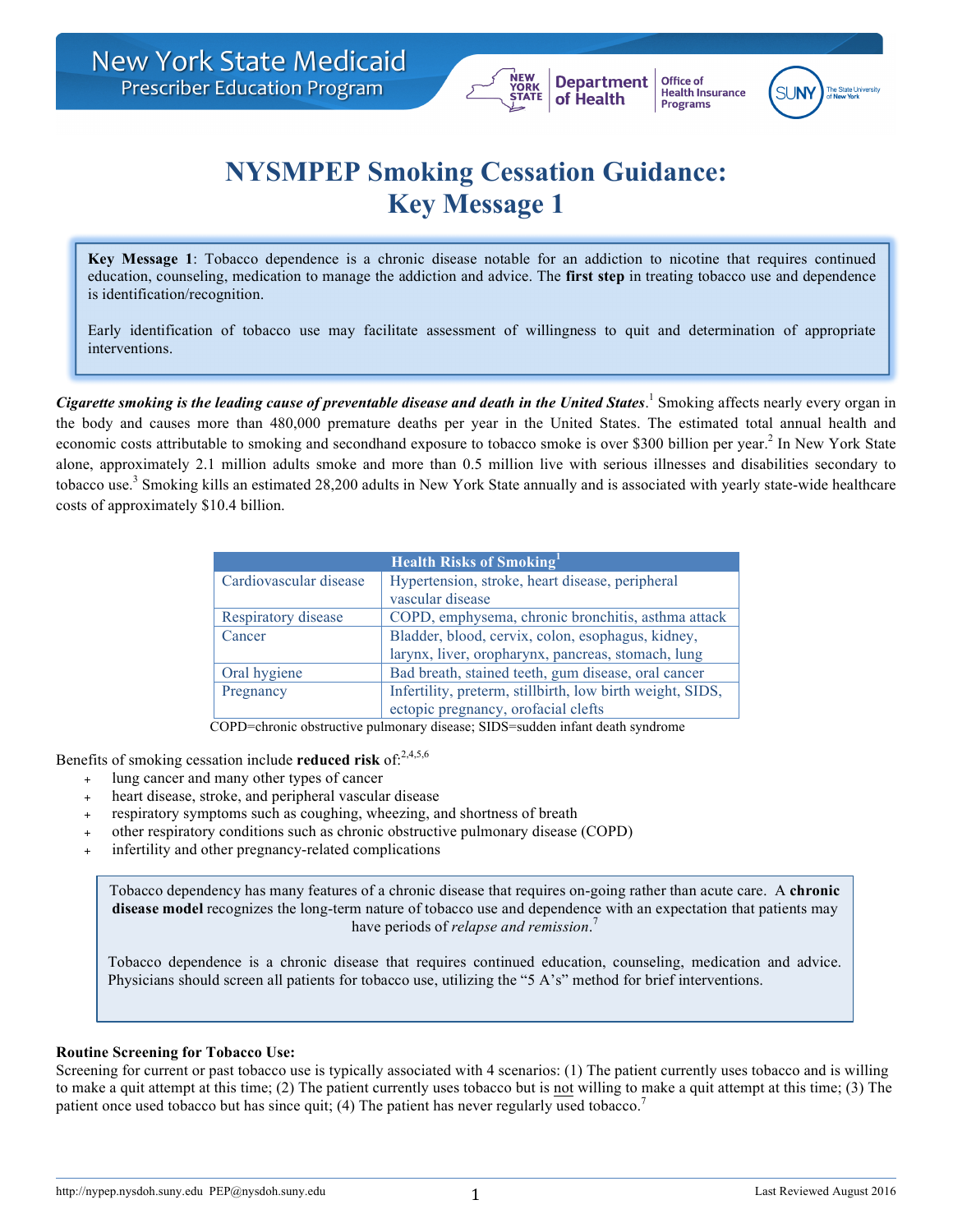#### **For the Patient Willing to Make a Quit Attempt**

| Table 1a: The "5 A's" Model for Treating Tobacco Use and Dependence <sup>7</sup> |                                                                                                                                     |                                                                                                                                                                                                                                                                                                                                                                                                                                                                                                                                                                                                                                           |  |
|----------------------------------------------------------------------------------|-------------------------------------------------------------------------------------------------------------------------------------|-------------------------------------------------------------------------------------------------------------------------------------------------------------------------------------------------------------------------------------------------------------------------------------------------------------------------------------------------------------------------------------------------------------------------------------------------------------------------------------------------------------------------------------------------------------------------------------------------------------------------------------------|--|
| The 5 A's                                                                        | <b>Action</b>                                                                                                                       | <b>Strategies for Implementation</b>                                                                                                                                                                                                                                                                                                                                                                                                                                                                                                                                                                                                      |  |
| Ask about tobacco use.                                                           | Identify and document tobacco use<br>status for every patient at every visit.                                                       | Implement an office-wide system that ensures that, for<br>every patient at every clinic visit, tobacco use status is<br>queried and documented.<br>Expand the vital signs to include tobacco use or use an<br>alternative universal identification system.                                                                                                                                                                                                                                                                                                                                                                                |  |
| Advise to quit.                                                                  | In a clear, strong, and personalized<br>manner, urge every tobacco user to<br>quit.                                                 | Clear: "It is important that you quit smoking now, and<br>I can help you." "Cutting down while you are ill is not<br>enough."<br>Strong: "As your clinician, I need you to know that<br>quitting smoking is the most important thing you can<br>do to protect your health now and in the future. The<br>clinic staff and I will help you."<br>Personalized: Tie tobacco use to current symptoms and<br>health concerns, its social and economic costs, and the<br>impact of tobacco use on children and others in the<br>household.                                                                                                       |  |
| Assess willingness to<br>make a quit attempt.                                    | Ask, "Are you willing to give<br>quitting a try?"                                                                                   | If patient will participate in an intensive treatment,<br>deliver such a treatment or link/refer to an intensive<br>intervention.                                                                                                                                                                                                                                                                                                                                                                                                                                                                                                         |  |
| Assist in quit attempt.                                                          | Offer medication and provide<br>counseling or additional treatment to<br>help the patient quit. Refer for<br>additional assistance. | Help the patient with a quit plan ("STAR"):<br>Set a quit date (ideally within 2 weeks).<br>Tell family, friends, and coworkers about quitting, and<br>request understanding and support.<br>Anticipate challenges to the upcoming quit attempt,<br>particularly during critical first few weeks (e.g.,<br>nicotine withdrawal).<br>Remove tobacco products from the environment and<br>make home smoke-free.<br>Provide practical counseling, intra-treatment social<br>support, supplementary materials, and information on<br>quitlines (refer to key message 2).<br>Recommend use of approved medication (refer to key<br>message 3). |  |
| Arrange follow-up.                                                               | Arrange for follow-up contacts,<br>beginning within the first week after<br>the quit date.                                          | First contact within the first week, second within first<br>month, then continue as needed.<br>Identify problems already encountered and anticipate<br>challenges in the immediate future. Assess medication<br>use and problems. Remind patients of quitline support.                                                                                                                                                                                                                                                                                                                                                                    |  |

NEW<br>YORK<br>STATE

**Department** 

of Health

Office of<br>Health Insurance<br>Programs

**SUNY** 

These strategies are designed to be brief and require ≤3 minutes of direct clinician time. They need not be applied in a rigid, invariant manner, and the clinician need not deliver all elements personally. Evidence shows that brief physician advice significantly increases long-term smoking abstinence rates. However, there is a strong dose-response relation between the session length of person-to-person contact and successful treatment outcomes. Therefore, more intensive interventions should be used whenever possible.<sup>7</sup>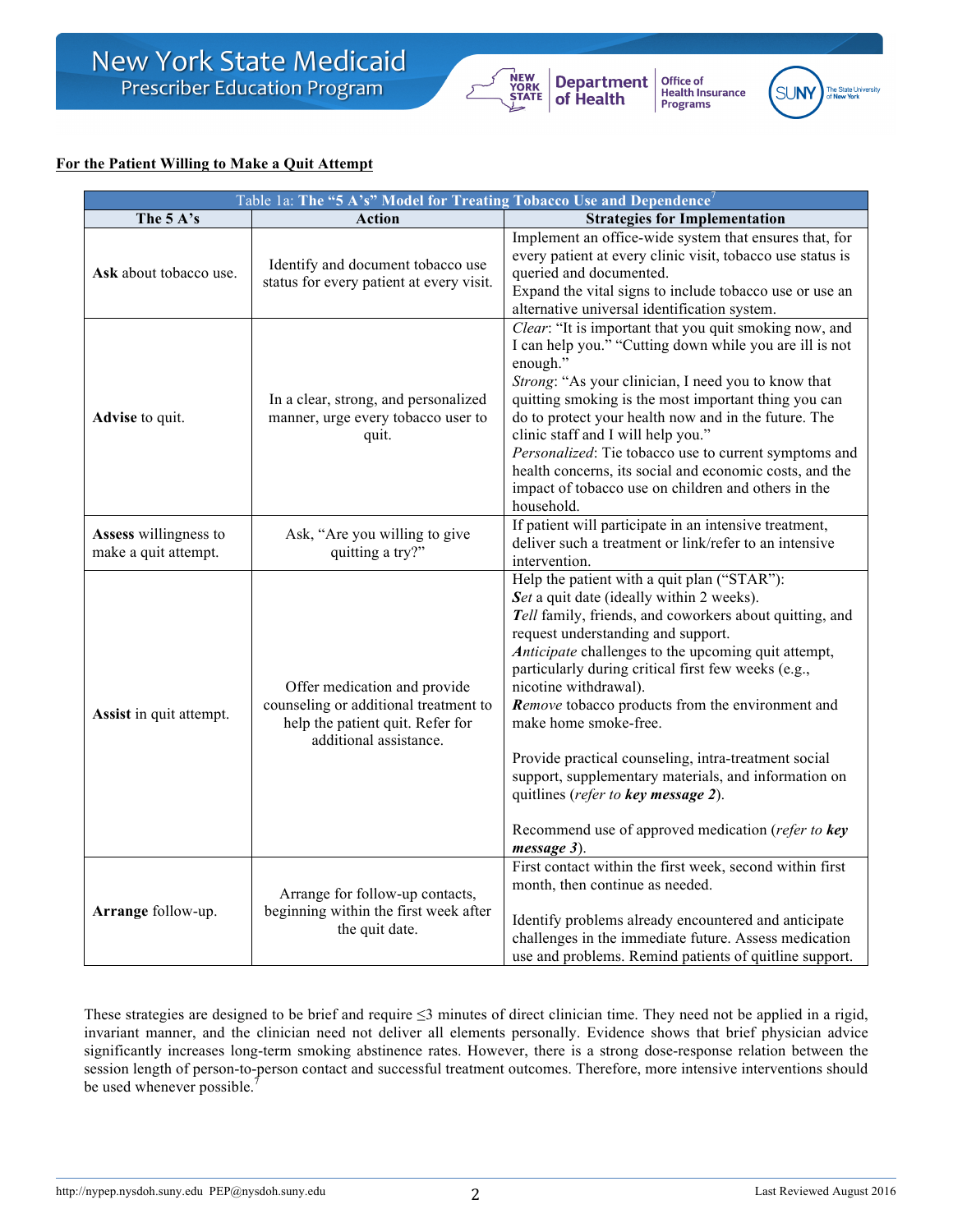#### **For the Patient Unwilling to Make a Quit Attempt**

Patients unwilling to make a quit attempt during a visit may respond to motivational interventions. These techniques, referred to as the 5 R's, focus on tobacco user's feelings, beliefs, ideas, and values regarding tobacco use in an effort to uncover any ambivalence about using tobacco. If there is ambivalence, the clinician selectively elicits, supports, and strengthens the patient's "change talk" and "commitment language."

NEW<br>YORK<br>STATE

**Department** 

of Health

Office of

Health Insurance<br>Programs

|              | Table 2: Motivational Interviewing Strategies <sup>7</sup>                                                                                                                                                                                                                                                                                                                                                        |                                                                                                                                                                                                                                                                           |
|--------------|-------------------------------------------------------------------------------------------------------------------------------------------------------------------------------------------------------------------------------------------------------------------------------------------------------------------------------------------------------------------------------------------------------------------|---------------------------------------------------------------------------------------------------------------------------------------------------------------------------------------------------------------------------------------------------------------------------|
| Relevance    | Encourage patient to indicate why quitting is<br>personally and specifically relevant (e.g., disease<br>status/health concerns, family or social situation, age,<br>gender, prior experience).                                                                                                                                                                                                                    | Express empathy<br>Use open-ended questions to explore<br>importance of addressing smoking and<br>concerns and benefits of quitting                                                                                                                                       |
| <b>Risks</b> | Ask the patient to identify potential negative<br>consequences of tobacco use; suggest and highlight<br>those that seem most relevant (acute, long-term, and<br>environmental).                                                                                                                                                                                                                                   | Use reflective listening to seek shared<br>understanding<br>Normalize feeling and concerns<br>Support patient's autonomy and right to                                                                                                                                     |
| Rewards      | Ask the patient to identify potential benefits of<br>smoking cessation; suggest and highlight those that<br>seem most relevant.<br>Examples: improved health of patient and family<br>members, improved appetite/taste of food, improved<br>sense of smell, saving money, feeling better, setting a<br>good example for children, having healthier babies<br>and children, performing better, improved appearance | choose or reject change<br>Develop discrepancy<br>Highlight discrepancy between patient's<br>present behavior and expressed priorities,<br>values, and goals<br>Reinforce and support "change talk" and<br>"commitment language"<br>Build and deepen commitment to change |
| Roadblocks   | Ask the patient to identify barriers or impediments to<br>quitting, and provide treatments that could address<br>barriers.<br>Examples: withdrawal symptoms, fear of failure,<br>weight gain, lack of support, depression, enjoyment of<br>tobacco, being around other tobacco users, limited<br>knowledge of effective treatment options                                                                         | Roll with resistance<br>Back off and use reflection when patient<br>expresses resistances<br>Ask permission to provide information<br>Support self-efficacy<br>Help patient to identify and build on past<br>successes                                                    |
| Repetition   | Repeat motivational interventions every time an<br>unmotivated patient visits the clinic setting.                                                                                                                                                                                                                                                                                                                 | Offer options for achievable small steps toward<br>change                                                                                                                                                                                                                 |

#### **For the Patient Who Recently Quit**

Offer congratulations to the former tobacco user on any success and provide strong encouragement to remain abstinent. Use open-ended questions to determine if the patient wishes to discuss issues related to quitting.

| Table 3: Addressing Problems Encountered by Former Smokers <sup>7</sup> |                                                                             |  |  |
|-------------------------------------------------------------------------|-----------------------------------------------------------------------------|--|--|
| <b>Problem</b>                                                          | <b>Response</b>                                                             |  |  |
|                                                                         | Schedule follow-up visits or telephone calls                                |  |  |
|                                                                         | Identify sources of support within environment                              |  |  |
| Lack of support for cessation                                           | Urge use of quitline network                                                |  |  |
|                                                                         | Refer to counseling or support organizations                                |  |  |
| Negative mood or depression                                             | Provide counseling                                                          |  |  |
|                                                                         | Prescribe appropriate medication(s)                                         |  |  |
|                                                                         | Refer to specialist                                                         |  |  |
| Strong/prolonged withdrawal symptoms                                    | Consider extending use of medications or adding/changing medications        |  |  |
| Weight gain                                                             | Emphasize importance of healthy diet and active lifestyle                   |  |  |
|                                                                         | Remind of the health benefits of quitting                                   |  |  |
|                                                                         | Maintain patient on medication(s) known to delay weight gain/promote weight |  |  |
|                                                                         | loss                                                                        |  |  |
|                                                                         | Refer to nutritional counselor or program                                   |  |  |
| Smoking lapses                                                          | Suggest continued use of medications                                        |  |  |
|                                                                         | Encourage another quit attempt                                              |  |  |
|                                                                         | Provide or refer for intensive counseling                                   |  |  |